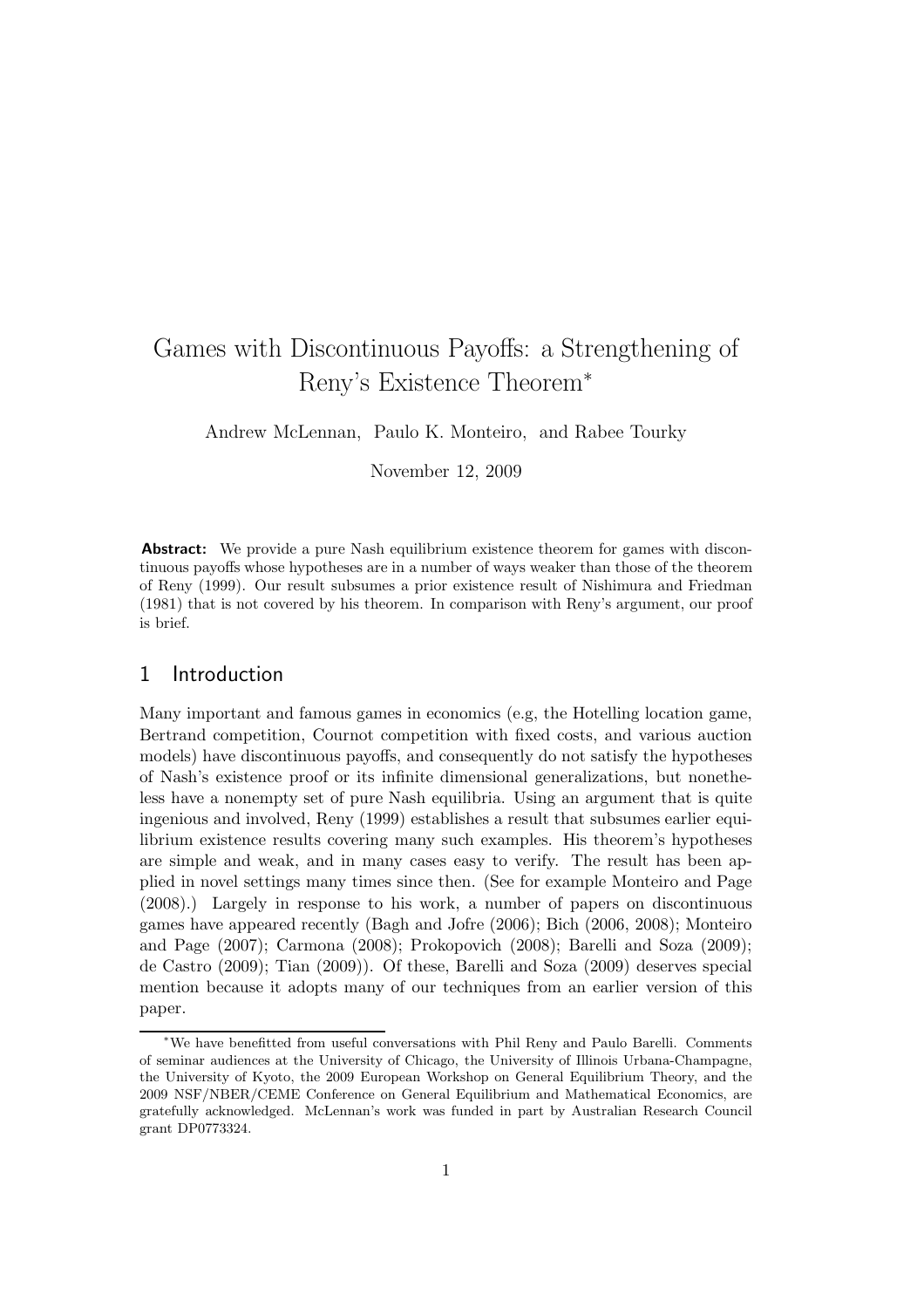As Reny explains, the results of Nishimura and Friedman (1981) and Roberts and Sonnenschein (1976) seemingly have a different character, and are not obvious consequences of his result. Here we provide a generalization of Reny's theorem that easily implies the Nishimura and Friedman result. The concepts introduced in Section 3 were inspired by the hope of developing a generalization that could by used to prove the existence result of Novshek (1985), which is the most refined result asserting existence of Cournot equilibrium in the stream of literature following Roberts and Sonnenschein. This was eventually accomplished for the case of two firms, but extending the argument to an arbitrary number of firms proved to be quite difficult, and subsequently we learned of the work of Kukushkin (1994), which presents a brief proof of the general case. As with various proofs of topological fixed point theorems, Kukushkin's argument combines a nontrivial combinatoric result with a straightforward limiting argument. The combinatoric component of Kukushkin's argument is quite different from the analogous component of proofs of Brouwer's fixed point theorem, suggesting that the Novshek-Kukushkin fixed point theorem has a fundamentally different character.

The next section reviews Reny's theorem and states a result whose hypotheses are less restrictive than Reny's, but more restrictive than our main result. We also explain how this result implies the Nishimura-Friedman existence theorem. Section 3 states our main result Theorem 3.3. Reny introduces two concepts, payoff security and reciprocal upper semicontinuity, which together imply the hypotheses of his main result, and which are often easy to verify in applications. Section 3 also explains the extension of those concepts to our setting. Section 4 discusses an example illustrating the application of our result, and Section 5 gives its proof.

#### 2 Preliminaries: Reny and Nishimura-Friedman

Our system of notation is largely taken from Reny (1999). There is a fixed *normal form game*

$$
G=(X_1,\ldots,X_N,u_1,\ldots,u_N)
$$

with N players, where, for each  $i = 1, \ldots, N$ , the *i*-th player's *strategy set*  $X_i$  is a non-empty compact convex subset of a topological vector space, and the i-th player's payoff function  $u_i$  is a function from the set of *strategy profiles*  $X = \prod_{i=1}^N X_i$  to R.

We adopt the usual notation for "all players other than i." Let  $X_{-i} = \prod_{j \neq i} X_j$ . If  $x \in X$  is given,  $x_{-i}$  denotes the projection of x on  $X_{-i}$ . For given  $x_{-i} \in X_{-i}$ (or  $x \in X$ ) and  $y_i \in X_i$  we write  $(y_i, x_{-i})$  for the strategy profile  $z \in X$  satisfying  $z_i = y_i$  and  $z_j = x_j$  if  $j \neq i$ . We endow X and each  $X_{-i}$  with their product topologies.

We now review Reny's theorem. A *Nash equilibrium* of G is a point  $x^* \in X$ satisfying  $u_i(x^*) \geq u_i(y_i, x_{-i}^*)$  for all i and all  $y_i \in X_i$ . (This would usually be described as a "pure Nash equilibrium," but we never refer to mixed equilibria, so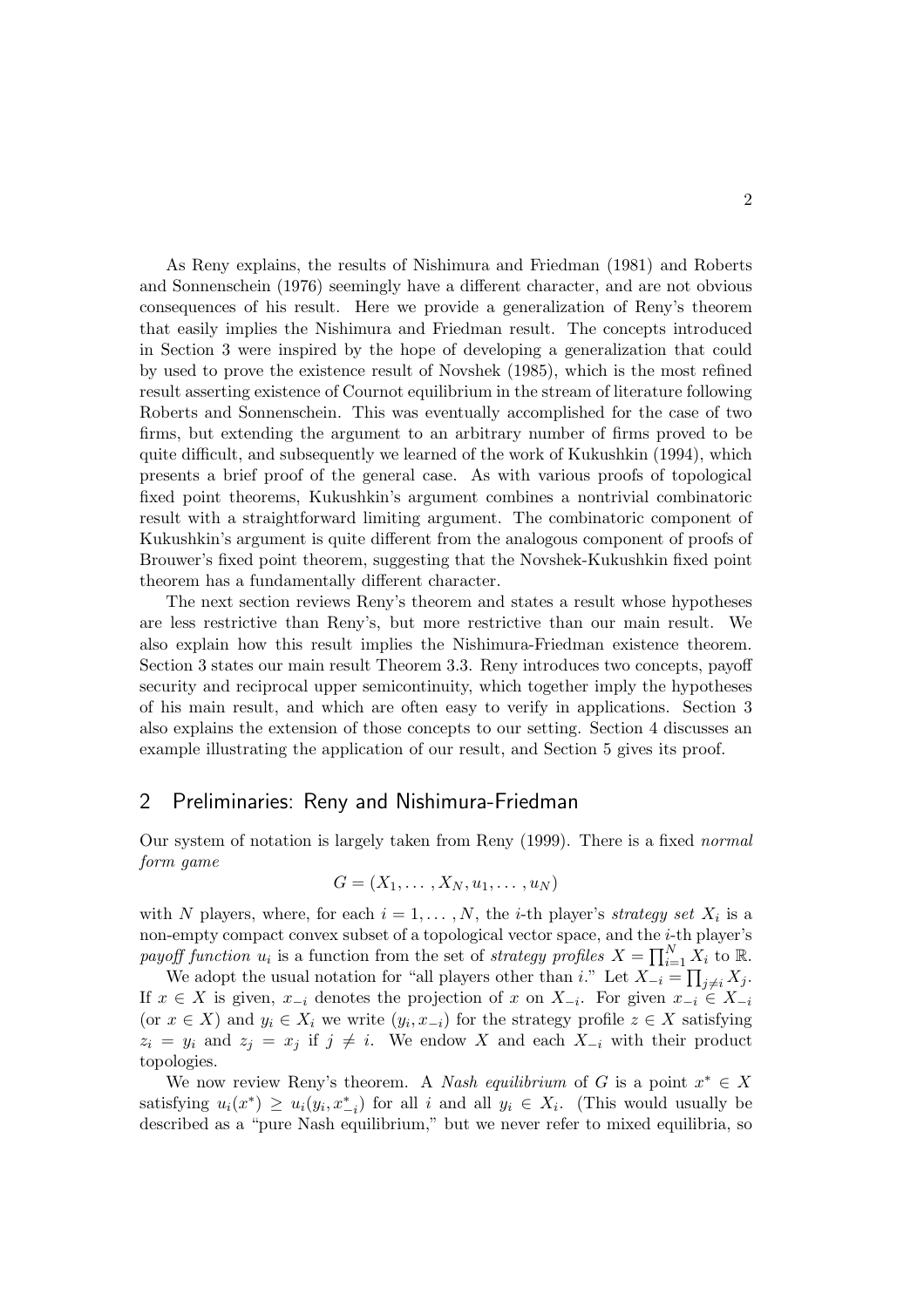we omit the qualifier 'pure.') For each player i let  $B_i: X \times \mathbb{R} \to X_i$  be the set valued mapping

$$
B_i(x, \alpha_i) = \{ y_i \in X_i \colon u_i(y_i, x_{-i}) \ge \alpha_i \}.
$$

**Definition 2.1.** A player i can *secure* a payoff  $\alpha_i \in \mathbb{R}$  at  $x \in X$  if there is a neighborhood  $U$  of  $x$  in  $X$  such that

$$
\bigcap_{z\in U}B_i(z,\alpha_i)\neq\emptyset.
$$

That is, there is some  $y_i \in X_i$  such that  $u_i(y_i, z_{-i}) \geq \alpha_i$  for all  $z \in U$ .

Throughout we assume that each  $u_i$  is bounded. Let

$$
u=(u_1,\ldots,u_N):X\to\mathbb{R}^N.
$$

For  $x \in X$  let  $A(x)$  be the set of  $\alpha \in \mathbb{R}^N$  such that  $(x, \alpha)$  is in the closure of the graph of u. Since u is bounded, each  $A(x)$  is compact. The game G is *better reply secure* at  $x \in X$  if, for any  $\alpha' \in A(x)$ , there is some player i and  $\varepsilon > 0$  such that player *i* can secure  $\alpha'_i + \varepsilon$  at *x*. The game *G* is *better reply secure* if it is better reply secure on every strategy profile that is not a Nash equilibrium.

**Theorem 2.2 (Reny (1999)).** *Suppose that for each i and each*  $x_{-i}$  ∈  $X_{-i}$  *the function*  $u_i(\cdot, x_{-i}): X_i \to \mathbb{R}$  *is quasiconcave. If* G *is better reply secure, then it has a Nash equilibrium.*

To better understand Reny's result in the context of this note we reformulate better reply security.

**Definition 2.3.** The game is A-secure at  $x \in X$  if there is  $\alpha \in \mathbb{R}^N$  and  $\varepsilon > 0$  such that:

- (a) every player i can secure  $\alpha_i + \varepsilon$  at x;
- (b) there is a neighborhood U of x such that for any  $z \in U$  there exists some player i with  $u_i(z_i) < \alpha_i - \varepsilon$ , i.e.,  $z_i \notin B_i(z, \alpha_i - \varepsilon)$ .

**Lemma 2.4.** For each  $x \in X$  the game is better reply secure at x if and only if it is A*-secure at* x*.*

*Proof.* First assume that the game is A-secure at x, with  $\alpha$ ,  $\varepsilon$  and U as in the definition. Each  $\alpha' \in A(x)$  is the limit of values of u along some sequence or net converging to x, so there is some i with  $\alpha'_i \leq \alpha_i - \varepsilon$ . This i can secure  $\alpha'_i + \varepsilon$  at x, which shows that the game is better reply secure at  $x$ .

Now assume that the game is better reply secure at x. For each i let  $\tau_i$  be a neighborhood base of  $x_{-i}$ , and let

$$
\beta_i = \sup_{y_i \in X_i} \sup_{U \in \tau_i} \inf_{z_{-i} \in U} u_i(y_i, z_{-i}).
$$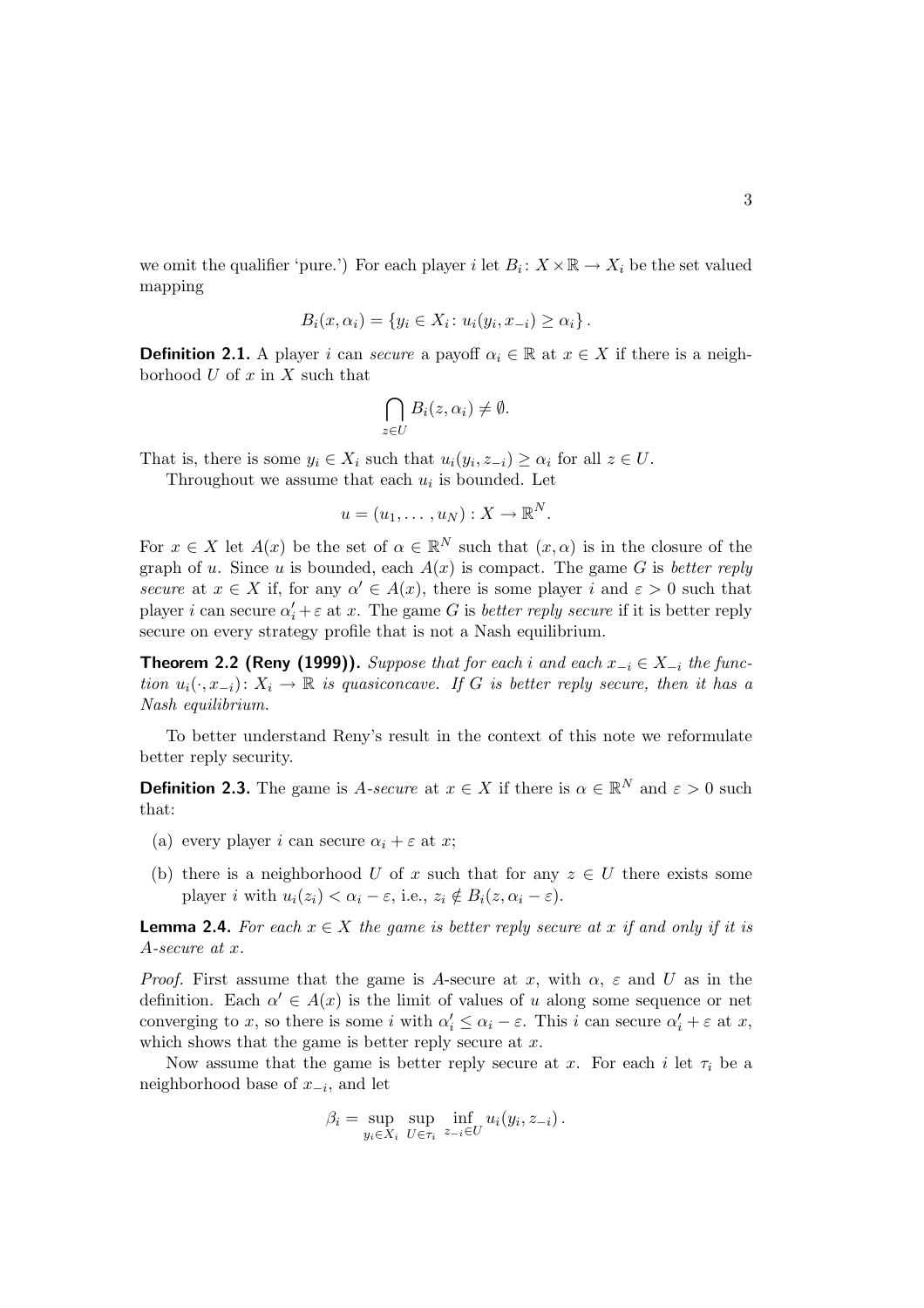Then  $\alpha'_i < \beta_i$  if and only if there is some  $\varepsilon > 0$  such that  $\alpha'_i + \varepsilon$  can be secured by player i at x. Since the game is better reply secure at x, for each  $\alpha' \in A(x)$  there is some player *i* such that  $\beta_i > \alpha'_i$ , which implies that the inequality  $\beta_i > \alpha''_i + \varepsilon$  holds for some  $\varepsilon > 0$  and all  $\alpha''$  in some neighborhood of  $\alpha'$ . Since  $A(x)$  is compact, it is covered by finitely many such neighborhoods, so we may choose  $\varepsilon > 0$  such that for any  $\alpha' \in A(x)$  there is some i with  $\beta_i > \alpha'_i + 2\varepsilon$ . Define  $\alpha \in \mathbb{R}^N$  by setting

$$
\alpha_i = \beta_i - \varepsilon.
$$

In view of the definition of  $\beta_i$ , for each i, player i can secure  $\alpha_i + \varepsilon$  at x, as per (a).

Aiming at a contradiction, suppose (b) is false, so for each  $U \in \tau_i$  there is some  $z_U \in U$  such that  $u_i(z_U) \geq \alpha_i - \varepsilon$  for all i. Since  $\tau_i$  is a directed set (ordered by reverse inclusion) the boundedness of the image of  $u$  implies that there is a convergent subnet, so there is  $\alpha' \in A(x)$  such that  $\alpha'_i \geq \alpha_i - \varepsilon = \beta_i - 2\varepsilon$  for all i, contrary to what we showed above.  $\blacksquare$ 

For each *i* let  $C_i: X \times \mathbb{R} \to X_i$  be the set valued mapping

$$
C_i(x, \alpha_i) = \text{con } B_i(x, \alpha_i).
$$

**Definition 2.5.** The game is *B-secure* at  $x \in X$  if there is  $\alpha \in \mathbb{R}^N$  such that:

- (a) every player i can secure  $\alpha_i$  at x;
- (b) there is a neighborhood U of x such that for any  $z \in U$  there exists some player i with  $z_i \notin C_i(z, \alpha_i)$ .

Because there is no  $\varepsilon > 0$ , in one respect B-secure is more easily satisfied than A-security. A very simple maximization example illustrates how this may matter: let  $N = 1$  and  $X_1 = [0, 1]$  with

$$
u_1(x_1) = \begin{cases} 0, & x_1 = 0, \\ (x_1 - \frac{1}{2})^2, & 0 < x_1 \le 1. \end{cases}
$$

The game is B-secure at every  $x \in [0,1)$  for  $\alpha_1 = \frac{1}{4}$  $\frac{1}{4}$ . But the game is not A-secure at  $x_1 = 0$ . Proposition 2.6 below implies that it has an equilibrium, which obviousely is  $x_1 = 1$ .

On the other hand, in part (b) Definition 2.5 replaces  $B_i(z, \alpha_i)$  with  $C_i(z, \alpha_i)$ , which makes it harder to satisfy. However,  $B_i(z, \alpha_i) = C_i(z, \alpha_i)$  when each  $u_i(\cdot, x_{-i})$ is quasiconcave, so the net effect is to make the hypotheses of Proposition 2.6 below weaker than those of Reny's Theorem 2.2. The hypotheses of the main result Theorem 3.3 are weaker still.

**Proposition 2.6.** *If the game is B-secure at each*  $x \in X$  *that is not a Nash equilibrium, then* G *has a Nash equilibrium.*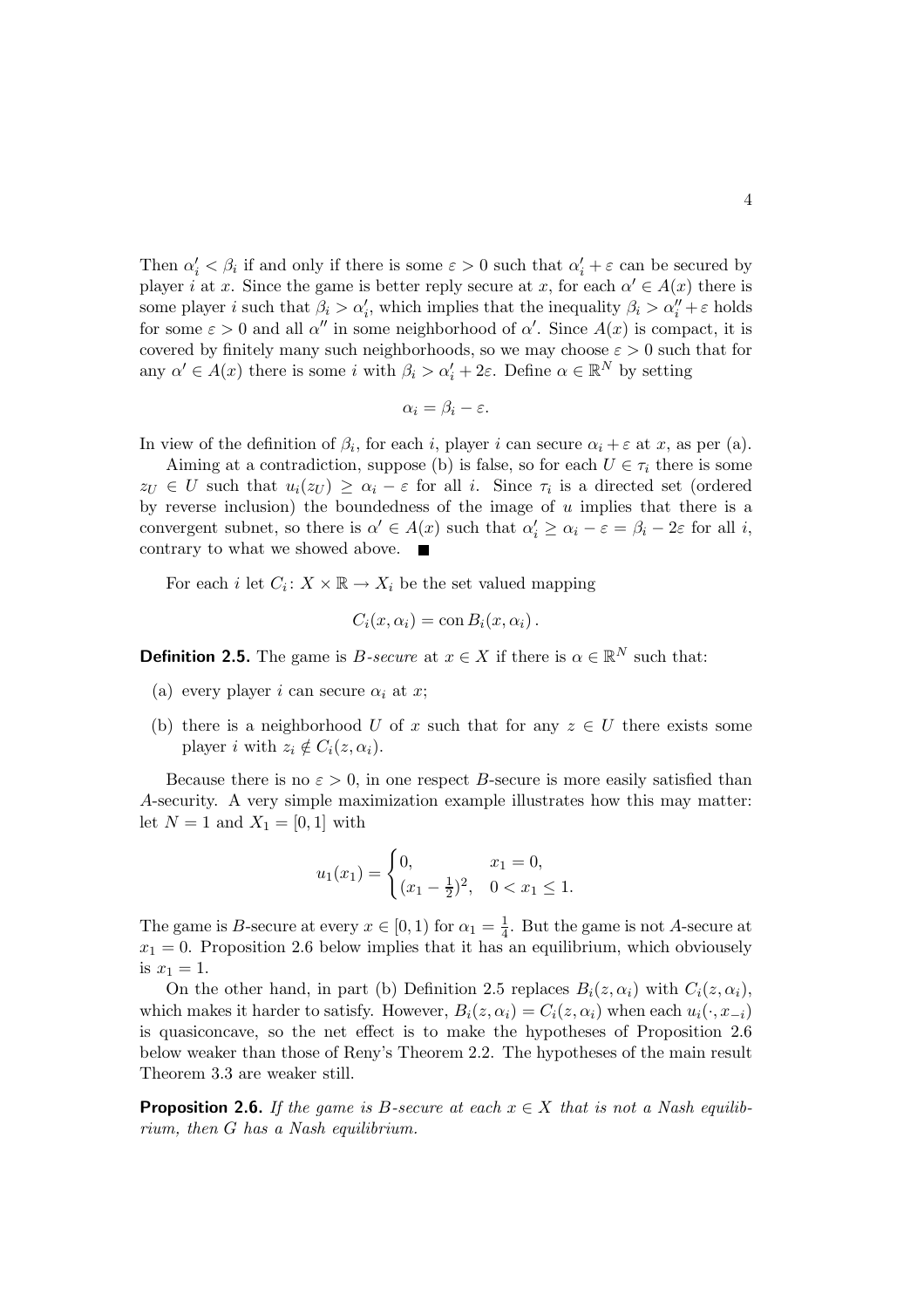Nishimura and Friedman (1981) prove the existence of a Nash equilibrium when each  $X_i$  is a nonempty, compact, convex subset of a Euclidean space,  $u$  is continuous (but not necessarily quasiconcave) and for any  $x$  that is not a Nash equilibrium there is an agent i, a coordinate index  $k$ , and an open neighborhood  $U$  of  $x$ , such that

$$
(y^1_{ik}-x^1_{ik})(y^2_{ik}-x^2_{ik})>0\,
$$

whenever  $x^1, x^2 \in U$  and  $y_i^1$  and  $y_i^2$  are best responses for *i* to  $x^1$  and  $x^2$  respectively. Using compactness, and the continuity of  $u_i$ , it is not difficult to show that this is equivalent to  $(y_{ik}^1 - x_{ik})(y_{ik}^2 - x_{ik}) > 0$  for any two best responses  $y_i^1, y_i^2$  to x. A more general condition that does not depend on the coordinate system, or the assumption of finite dimensionality, is that there is a hyperplane that strictly separates  $x_i$  from the set of  $i$ 's best responses to  $x$ .

We now show that if G satisfies the hypotheses of Nishimura and Friedman's result, then it is B-secure and thus satisfies the hypotheses of Proposition 2.6. Consider an  $x \in X$  that is not a Nash equilibrium. For each  $i = 1, \ldots, N$  let  $\beta_i$  be the utility for i when other agents play their components of  $x_{-i}$  and i plays a best response to x. Since u is continuous, for any  $\varepsilon > 0$  player i can secure  $\beta_i - \varepsilon$  at x by playing such a best response. For any neighborhood V of  $B_i(x, \beta_i)$  it is the case that  $B_i(x, \beta_i - \varepsilon) \subset V$  when  $\varepsilon$  is sufficiently small, and in turn it follows that there is a neighborhood U of x such that  $B_i(z, \beta_i - \varepsilon) \subset V$  for all  $z \in U$ . It follows that if there is a hyperplane strictly separating  $x_i$  from  $B_i(x, \beta_i)$ , then for sufficiently small  $\varepsilon > 0$  and a sufficiently small neighborhood U of x, this hyperplane also strictly separates  $z_i$  and  $B_i(z, \beta_i - \varepsilon)$  for all  $z \in U$ , in which case  $z_i \notin C_i(z, \beta_i)$ . Setting  $\alpha = (\beta_1 - \varepsilon, \dots, \beta_N - \varepsilon)$  gives the required property.

### 3 The Main Result and Payoff Security

For each *i* fix a set valued mapping  $\mathcal{X}_i: X \to X_i$ , and let  $\mathcal{X} = (\mathcal{X}_1, \dots, \mathcal{X}_N)$ . We call X a *restriction operator*. For each *i* define the set valued mappings  $B_i^{\mathcal{X}}: X \times \mathbb{R} \to X_i$ and  $C_i^{\mathcal{X}}: X \times \mathbb{R} \to X_i$  by setting

$$
B_i^{\mathcal{X}}(x,\alpha_i) = \{ y_i \in \mathcal{X}_i(x) \colon u_i(y_i,x_{-i}) \ge \alpha_i \} \text{ and } C_i^{\mathcal{X}}(x,\alpha_i) = \text{con } B_i^{\mathcal{X}}(x,\alpha_i).
$$

This machinery can be motivated by considering Cournot oligopoly with fixed costs. It will often happen that the quantities that allow a firm to obtain at least a certain level of profits  $\alpha_i$ , for a given vector  $x_{-i}$  of quantities of its rivals, will include both increases and reductions to zero, in which case the current quantity will be in  $C_i(x, \alpha_i)$ , contrary to (b) of Definition 2.5. Introducing a restriction operator allows the analyst to restrict attention to one possibility or the other at each point, and if this is done in a "sufficiently continuous" manner the conditions below will be satisfied.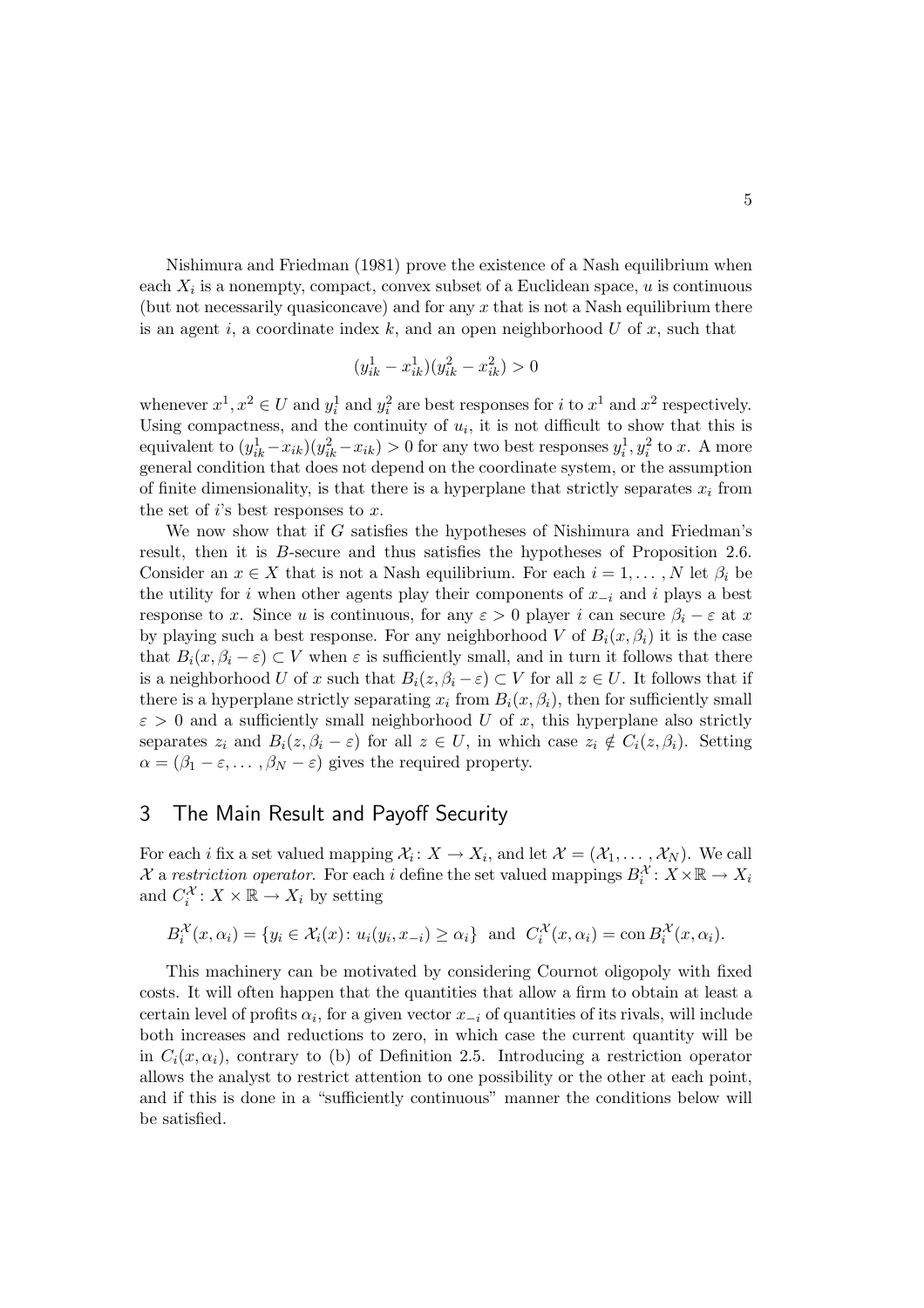We should expect the restriction operator to be defined in different ways in different regions of  $X$ , and consequently the power of this technique should be enhanced if we allow multiple securing strategies to be employed at points in the boundaries of these regions. Our main result allows this possibility, but it should be mentioned that it does not figure in the analysis of the example in the next section.

**Definition 3.1.** Player i can X-secure a payoff  $\alpha_i \in \mathbb{R}$  at  $x \in X$  if there is a finite closed cover  $F^1, \ldots, F^J$  of a neighborhood of x such that for each j we have  $\bigcap_{z \in F^j} B_i^{\mathcal{X}}(z, \alpha_i) \neq \emptyset.$ 

As in Reny (1999) X need not be a Hausdorff space. Thus, for  $x \in X$  the set  ${x}$  need not be closed, and we let [x] denote the closure of  ${x}$ .

**Definition 3.2.** If  $x \in X$ ,  $U \subset X$ , and  $\alpha \in \mathbb{R}^N$ , then the game G is  $(\mathcal{X}, \alpha, U)$ -secure *at* x if:

- (a) each player i can X-secure  $\alpha_i$  at x;
- (b) for any  $z \in U$  there is some player *i* for whom  $z_i \notin C_i^{\mathcal{X}}(z, \alpha_i)$ .

The game is  $(\mathcal{X}, \alpha)$ -secure at x if it is  $(\mathcal{X}, \alpha, U)$ -secure at x for some neighborhood U of x, and it is  $\mathcal{X}\text{-}secure~at~x$  if there is some  $\alpha$  such that it is  $(\mathcal{X}, \alpha)$ -secure at x. We say that G is  $\mathcal{X}$ -secure if it is  $\mathcal{X}$ -secure at every x such that  $[x]$  does not contain a Nash equilibrium, and we say that G is *restrictionally secure* if there is a restriction operator  $\mathcal X$  such that it is  $\mathcal X$ -secure.

Our main result, which is proved in Section 5, is as follows:

Theorem 3.3. *The game* G *is restrictionally secure if and only if it has a Nash equilibrium.*

Reny points out that a combination of two conditions, payoff security and reciprocal upper semicontinuity, imply the hypotheses of his existence result, and in applications it is typically relatively easy to verify them when they hold. We now define natural generalizations of these notions in our setting, and establish that together they imply that the game is restrictionally secure.

Reny's notion of payoff security requires that for each x and  $\varepsilon > 0$  each player i can secure  $u_i(x) - \varepsilon$  at x. We say that X is *universal* if  $\mathcal{X}_i(x) = X_i$  for all i and  $x \in X$ . Even when this is the case the following definition is more easily satisfied than Reny's notion because of the possibility of using different securing strategies in different cells of a finite closed cover of a neighborhood of  $x$ .

**Definition 3.4.** The game G is X-payoff secure at  $x \in X$  if, for each  $\varepsilon > 0$ , each player i can  $\mathcal X$ -secure  $u_i(x) - \varepsilon$  at x. The game G is  $\mathcal X$ -payoff secure if it is X-secure at each  $x \in X$ .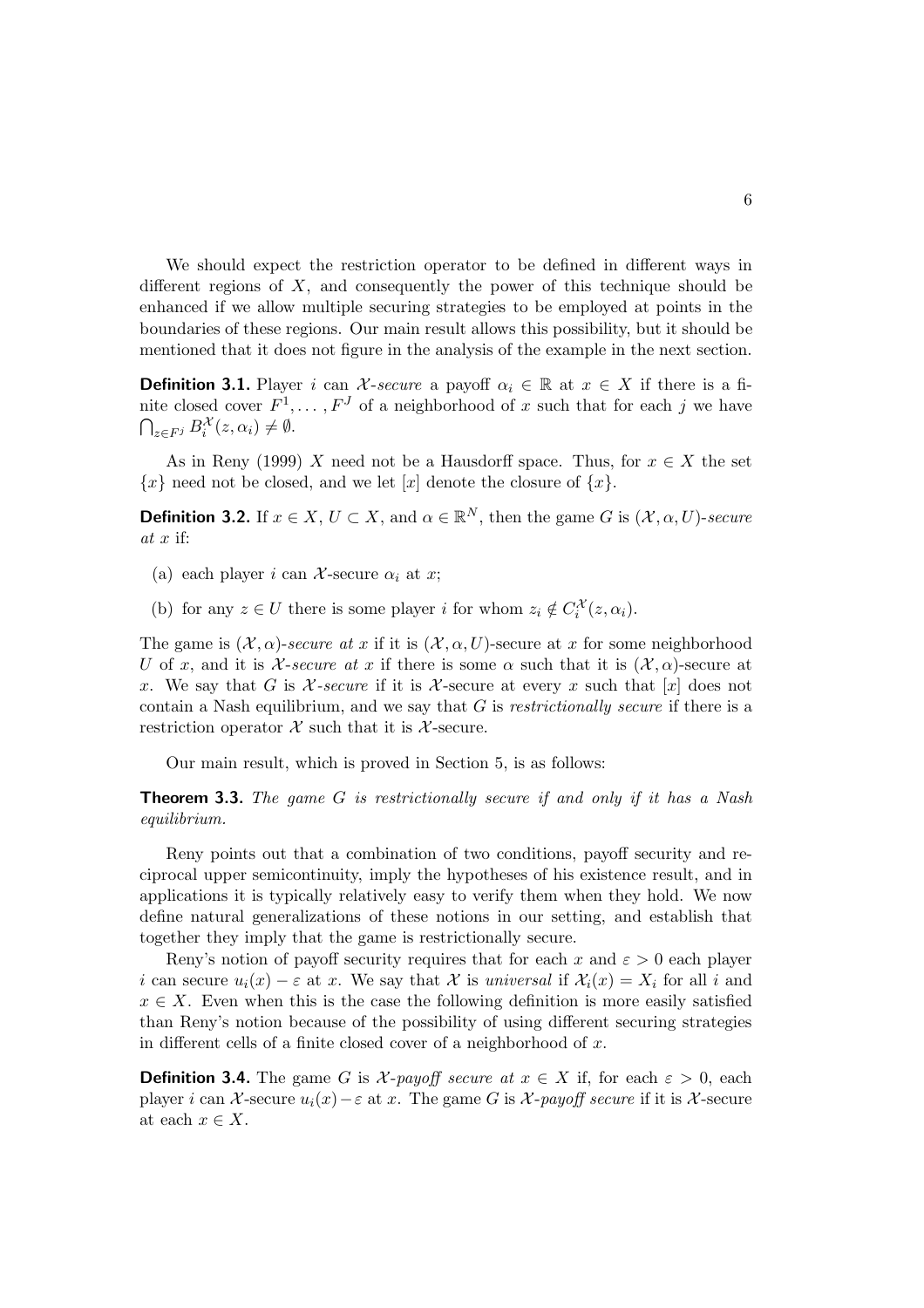Reny's reciprocal upper semicontinuity requires that  $u(x) = \alpha$  whenever  $(x, \alpha)$ is in the closure of the graph of u and  $\alpha \geq u(x)$ . That is, for each  $\delta > 0$  there is a neighborhood U of x and an  $\varepsilon > 0$  such that for each  $z \in U$ , if  $u_i(z) > u_i(x) + \delta$  for some j, then there must be a player j with  $u_i(z) < u_i(x) - \varepsilon$ . Our generalization is as follows:

**Definition 3.5.** The game G is  $\mathcal{X}$ -reciprocally upper semicontinuous at  $x \in X$  if for every  $\delta > 0$  there exists  $\varepsilon > 0$  and a neighborhood U of x such that for each  $z \in U$ , if there is a player i with  $z_i \in C_i^{\mathcal{X}}(z, u_i(x) + \delta)$ , then there is a player j such that  $z_j \notin C_j^{\mathcal{X}}(z, u_j(x) - \varepsilon)$ . The game G is X-reciprocally upper semicontinuous if it is reciprocally upper semicontinuous at each  $x \in X$ .

The next result generalizes Reny's Proposition 3.2, which asserts that payoff security and reciprocal upper semicontinuity imply better reply security. We say that  $\mathcal X$  is *other-directed* if, for each i,  $\mathcal X_i(x)$  depends only on  $x_{-i}$ , so that  $\mathcal{X}_i(y_i, x_{-i}) = \mathcal{X}_i(z_i, x_{-i})$  for all  $x_{-i} \in X_{-i}$  and  $y_i, z_i \in X_i$ .

Proposition 3.6. *If* X *is other-directed and* G *is* X *-payoff secure and* X *-reciprocally upper semicontinuous, then it is* X *-secure. Thus, the game has a Nash equilibrium.*

*Proof.* Fixing an  $x \in X$  that is not a Nash equilibrium, our goal is to show that the game is X-secure at x. Let  $\mathcal I$  be the set of players such that  $x_i$  is not a best response to  $x_{-i}$ . For each  $i \in \mathcal{I}$ , choose  $y_i$  such that  $u_i(y_i, x_{-i}) > u_i(x)$ , and let  $\delta > 0$  be small enough that  $u_i(y_i, x_{-i}) > u_i(x) + \delta$  for all  $i \in \mathcal{I}$ . Since the game is  $\mathcal{X}$ -payoff secure, each  $i \in \mathcal{I}$  can  $\mathcal{X}$ -secure  $\alpha_i = u_i(x) + \delta$  at  $(y_i, x_{-i})$ . Since  $\mathcal{X}$  is other-directed, player i can also X-secure  $\alpha_i$  at x.

Since the game is X-reciprocally upper semicontinuous, there is an  $\varepsilon > 0$  and a neighborhood U of x such that for all  $z \in U$ , if  $z_i \in C_i^{\mathcal{X}}(z, u_i(x) + \delta)$  for some *i*, then  $z_j \notin C_j^{\mathcal{X}}(z, u_j(x) - \varepsilon)$  for some *j*. Since the game is  $\mathcal{X}$ -payoff secure, each  $j \notin \mathcal{I}$  can X-secure  $\alpha_j = u_j(x) - \varepsilon$  at x. It is now the case that for each  $z \in U$ , either  $z_i \notin C_i^{\mathcal{X}}(z, \alpha_i)$  for all  $i \in \mathcal{I}$  or  $z_j \notin C_j^{\mathcal{X}}(z, \alpha_j)$  for some  $j \notin \mathcal{I}$ .

Reny points out (Corollary 3.4) that if each  $u_i$  is lower semicontinuous in the strategies of the other players, then the game is necessarily payoff secure because for each  $x, \varepsilon > 0$ , and i, player i can use  $x_i$  to secure  $u_i(x) - \varepsilon$ . Since it is possible that  $x_i \notin \mathcal{X}_i(x)$ , this logic does not extend to our setting. However, the game is evidently  $X$ -payoff secure if:

- (a) for each each  $x \in X$ , i, and  $\epsilon > 0$ , the set  $B_i^{\mathcal{X}}(x, u_i(x) \epsilon)$  is nonempty,
- (b) for each i and  $y_i \in X_i$  the set  $\{x \in X : y_i \in \mathcal{X}_i(x)\}$  is open, and
- (c) each  $u_i$  is lower semicontinuous in the strategies of the other players.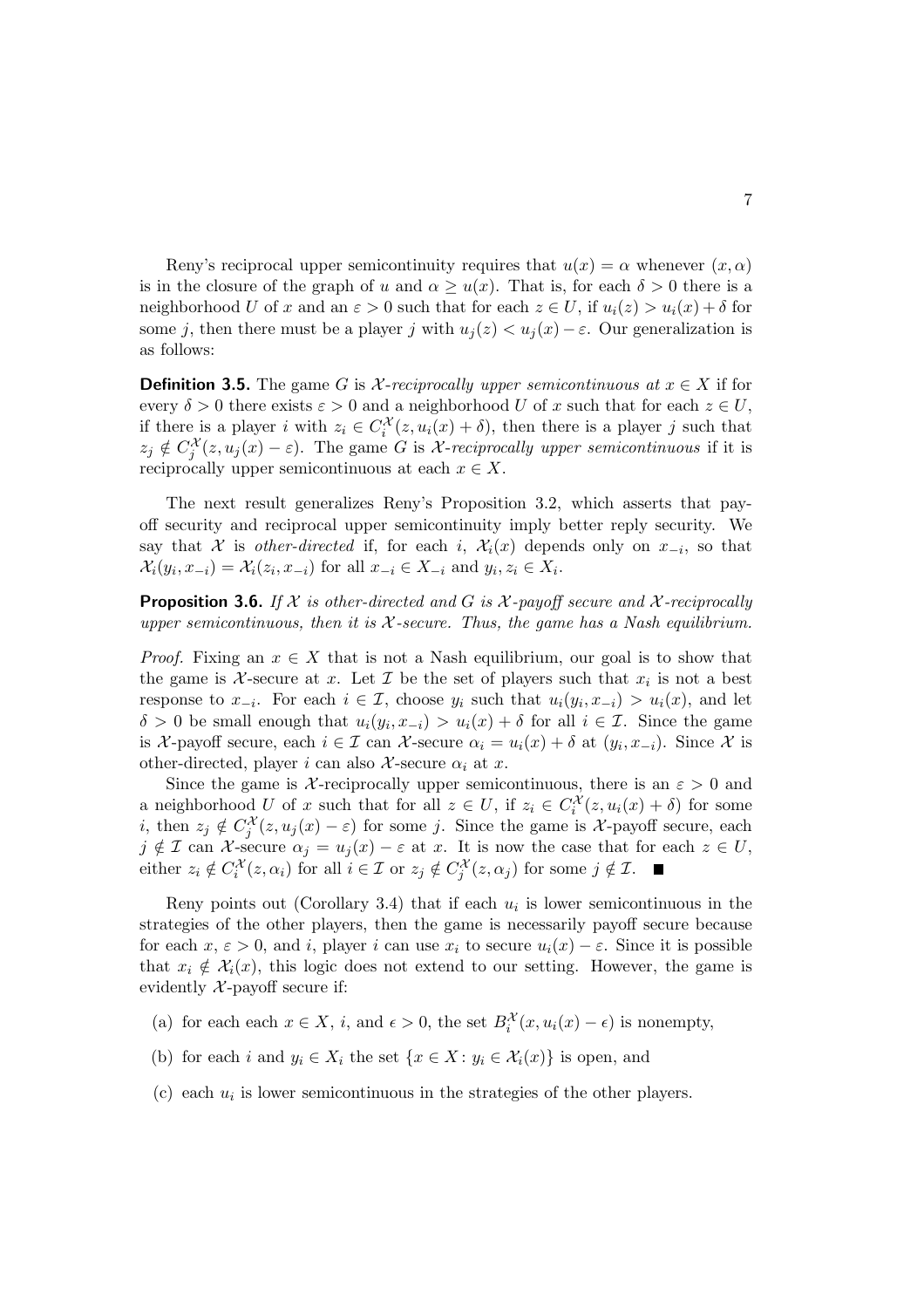Bagh and Jofre (2006) show that best reply security is implied by payoff security and a condition that is weaker than reciprocal upper semicontinuity. We have not managed to find a suitable analog of that concept. Carmona (2008) shows that existence of equilibrium is implied by a weakening of payoff security and a weak form of upper semicontinuity. Again, we do not know of analogs of these conditions in our setting.

#### 4 An Example

This section presents an example illustrating how restriction operators can be applied. Let  $X_1 = X_2 = [0, 1]$ , and let  $u_1, u_2 : X \to \mathbb{R}$  be bounded utility functions that are upper semicontinuous and continuous in the other agent's strategy, so that for each i and  $x_i$ ,  $u_i(x_i, \cdot)$  is continuous.

For each  $i = 1, 2$  let  $r_i : \mathbb{R} \to \mathbb{R}$  be the set valued function

$$
r_i(x_{-i}) = \operatorname*{argmax}_{z_i \in \mathbb{R}} u_i(z_i, x_{-i}).
$$

Since  $u_i$  is upper semicontinuous,  $r_i$  is nonempty valued and has a closed graph, which is to say that it is an upper semicontinuous correspondence. Let

$$
r_i^+(x_{-i}) = \max r_i(x_{-i})
$$
 and  $r_i^-(x_{-i}) = \min r_i(x_{-i}).$ 

The key assumption is a version of strategic complementarity: if  $x_{-i} < x'_{-i}$ , then  $r_i^+$  $i<sup>+</sup>(x<sub>-i</sub>) ≤ r<sub>i</sub><sup>-</sup>(x'<sub>-i</sub>)$ . Our example is obtained from the two firm Cournot model by reversing the ordering of one of the agent's strategies; Novshek (1985) discusses assumptions on the Cournot model that imply this condition. We also assume that  $r_i^-(0) > 0$  and  $r_i^+$  $i<sub>i</sub>(1) < 1$  for both *i*. This is without loss of generality: for example, for  $\varepsilon > 0$  we can define an extended game with the same set of equilibria by setting  $\tilde{X}_1 = \tilde{X}_2 = [0, 1 + \varepsilon]$  and

$$
\tilde{u}_i(\tilde{x}) = u_i(\min{\{\tilde{x}_1, 1\}}, \min{\{\tilde{x}_2, 1\}}) - \max{0, \tilde{x}_i - 1}.
$$

We will say that x is a *quasiequilibrium* if  $r_i^-(x_{-i}) \leq x_i \leq r_i^+$  $i^+(x_{-i})$  for both *i*. Applying the Kakutani fixed point theorem to the correspondence

$$
x\mapsto [r_1^-(x_2),r_1^+(x_2)]\times [r_2^-(x_1),r_2^+(x_1)]
$$

shows that the set of quasiequilibria is nonempty and compact, and our assumptions imply that it is contained in  $(0, 1)^2$ . If x and x' are quasiequilibria with  $x_1' > x_1$ , then  $x_2' \geq r_2^-(x_1') \geq r_2^+(x_1) \geq x_2$ , and similarly with the two agents reversed. Since the set of quasiequilibria is compact, there is a quasiequilibrium  $x^*$  such that  $x_1 \leq x_1^*$  and  $x_2 \leq x_2^*$  for all quasiequilibria x. Let

$$
\Omega = \{ x \in [0,1]^2 : x_1 \le x_1^* \text{ or } x_2 \le x_2^* \}.
$$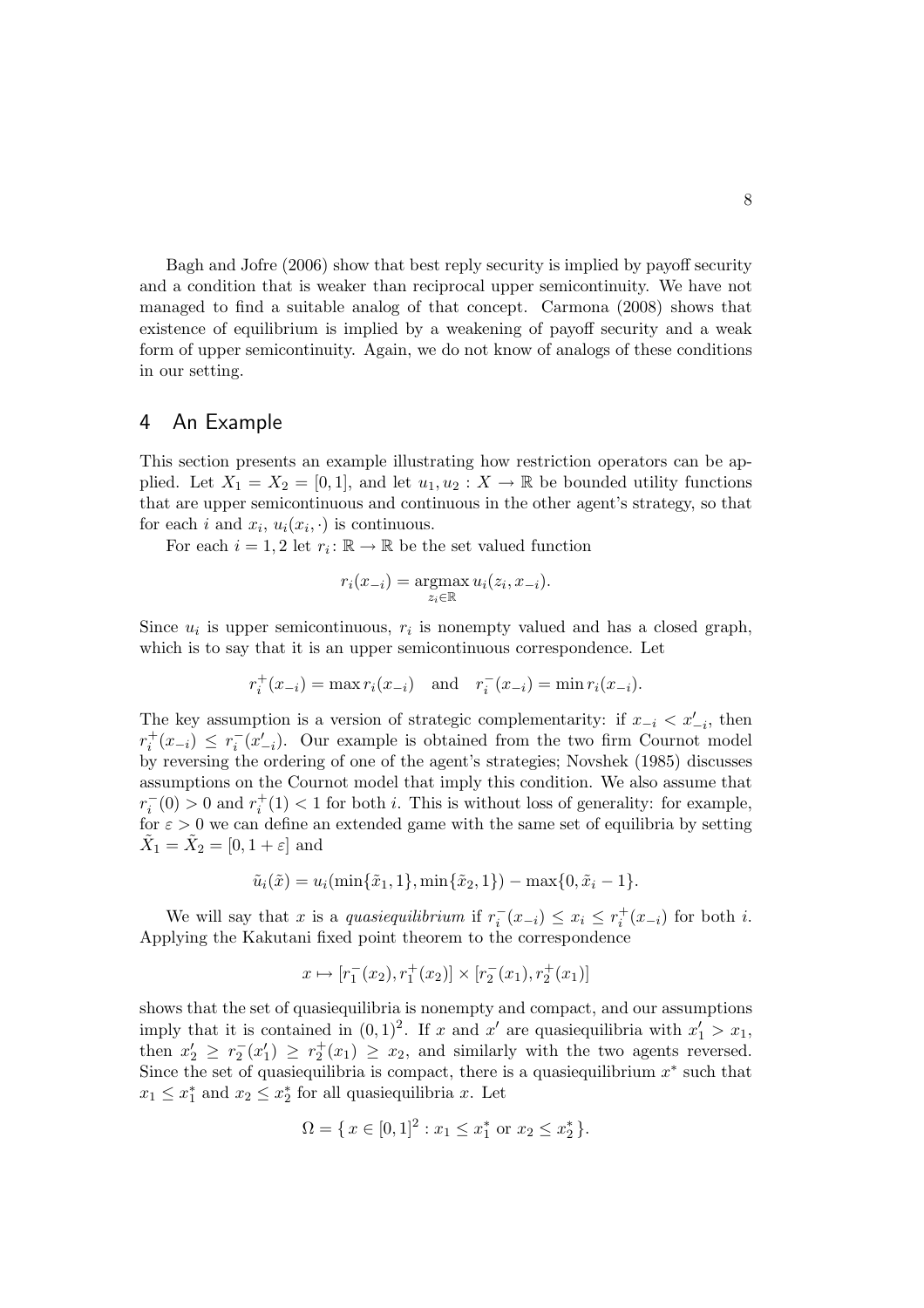The restriction operator  $\mathcal{X} = (\mathcal{X}_1, \mathcal{X}_2)$  is defined by setting

$$
\mathcal{X}_i(x) = \begin{cases} [r_i^-(x_{-i}), 1], & \text{if } x \notin \Omega, \\ (x_i, 1], & \text{if } x \in \Omega \text{ and } x_i \neq 1, \\ \{1\}, & \text{if } x \in \Omega \text{ and } x_i = 1. \end{cases}
$$

We will show that if there is no Nash equilibrium, then the game is  $\mathcal{X}$ -secure. An important point is that  $r_2^-(x_1) > x_2^*$  whenever  $x_1 > x_1^*$ . This is certainly the case if  $r_1^+(x_2^*) = x_1^*$  because then  $r_2^+(x_1^*) > x_2^*$ . (Otherwise  $x^*$  is a Nash equilibrium.) On the other hand, if  $r_1^+(x_2^*) > x_1^*$  and  $r_2^-(x_1) = x_2^*$ , then  $r_2^-(x_1') = r_2^+(x_1') = x_2^*$ whenever  $x_1^* < x_1' < x_1$ , so that  $(x_1', x_2^*)$  is a quasiequilibrium whenever  $x_1^* < x_1' <$  $r_1^+(x_2^*)$ , contrary to the definition of  $x^*$ . Symmetrically,  $r_1^-(x_2) > x_1^*$  whenever  $x_2 > x_2^*$ .

We need to show that the game is  $\mathcal{X}$ -secure at an arbitrary x. There are two main cases:

*Case 1:*  $x \in \Omega$ . Let  $\alpha = (\alpha_1, \alpha_2)$  where  $\alpha_1$  and  $\alpha_2$  be lower bounds for  $u_1$  and  $u_2$ on  $[0,1]^2$ . Then each agent i can use any element of  $\mathcal{X}_i(x)$  to X-secure  $\alpha_i$  at x. We claim that there is a neighborhood  $U$  of  $x$  such that there is at least one  $i$  such that for all  $z \in U$  we have  $z_i \notin C_i^{\mathcal{X}}(z, \alpha_i)$  because  $\mathcal{X}_i(z) \subset (z_i, 1]$ , so that the game is  $(\mathcal{X}, \alpha, U)$ -secure at x. This is obviously the case when x is in the relative interior of Ω. If x is in the relative boundary of  $Ω$ , then  $x_1 \geq x_1^*$  and  $x_2 \geq x_2^*$ , and at least one of these inequalities holds with equality. Suppose that  $x_1 > x_1^*$  and  $x_2 = x_2^*$ . (The case  $x_2 > x_2^*$  and  $x_1 = x_1^*$  is symmetric.) Since  $r_2^-(x_1') > x_2^*$  whenever  $x_1' > x_1^*$ , and  $r_2^-$  is weakly increasing, there is a  $\delta > 0$  such that  $r_2^-(x_1') > x_2^* + \delta$  for all  $x_1'$  in some neighborhood of  $x_1$ , and it follows that  $\mathcal{X}_2(z) \subset [r_2^-(z_1), 1] \subset (z_2, 1]$  for all z in some neighborhood of x. Finally suppose that  $x = x^*$ . Then either  $r_1^+(x_2^*) > x_1^*$ or  $r_2^+(x_1^*) > x_2^*$  because otherwise  $x^*$  is a Nash equilibrium. By symmetry we may assume that  $r_1^{\pm}(x_2^*) > x_1^*$ . Then  $\mathcal{X}_1(z) \subset (z_1, 1]$  for all z in some neighborhood of x, either because  $z \in \Omega$  or because  $z_2 > x_2^*$ , so that  $\mathcal{X}_1(z) \subset [r_1^+(x_2^*), 1].$ 

*Case 2:*  $x \notin \Omega$ . Since x is not a quasiequilibrium, for some i we have either  $x_i < r_i^-(x_{-i})$  or  $x_i > r_i^+(x_{-i})$ . We will consider the case  $x_i < r_i^-(x_{-i})$  (the other case is handled similarly) and by symmetry we may suppose that  $i = 1$ . Let  $\alpha_1$  be a number less than the best response utility  $u_1(r_1^-(x_2), x_2)$  but large enough that for some  $\delta > 0$ ,  $u_1(x') < \alpha_1$  for all x' with  $x'_1 \ge x_1 - \delta$  and  $x_2 - \delta \le x'_2 \le x_2 + \delta$ . (Such an  $\alpha_1$  exists because  $u_1$  is upper semicontinuous.) Then  $z_1 \notin C_1^{\mathcal{X}}(z, \alpha_1)$  for all z near x. Since  $u_1(r_1^-(x_2), \cdot)$  is continuous, player 1 can X-secure  $\alpha_1$  at x by playing  $r_1^-(x_2)$ . Let  $\alpha = (\alpha_1, \alpha_2)$  where  $\alpha_2$  is a lower bound on  $u_2$ . Then player 2 can X-secure  $\alpha_2$  by playing anything in  $\mathcal{X}_2(x)$ , so the game is  $(\mathcal{X}, \alpha)$ -secure at x.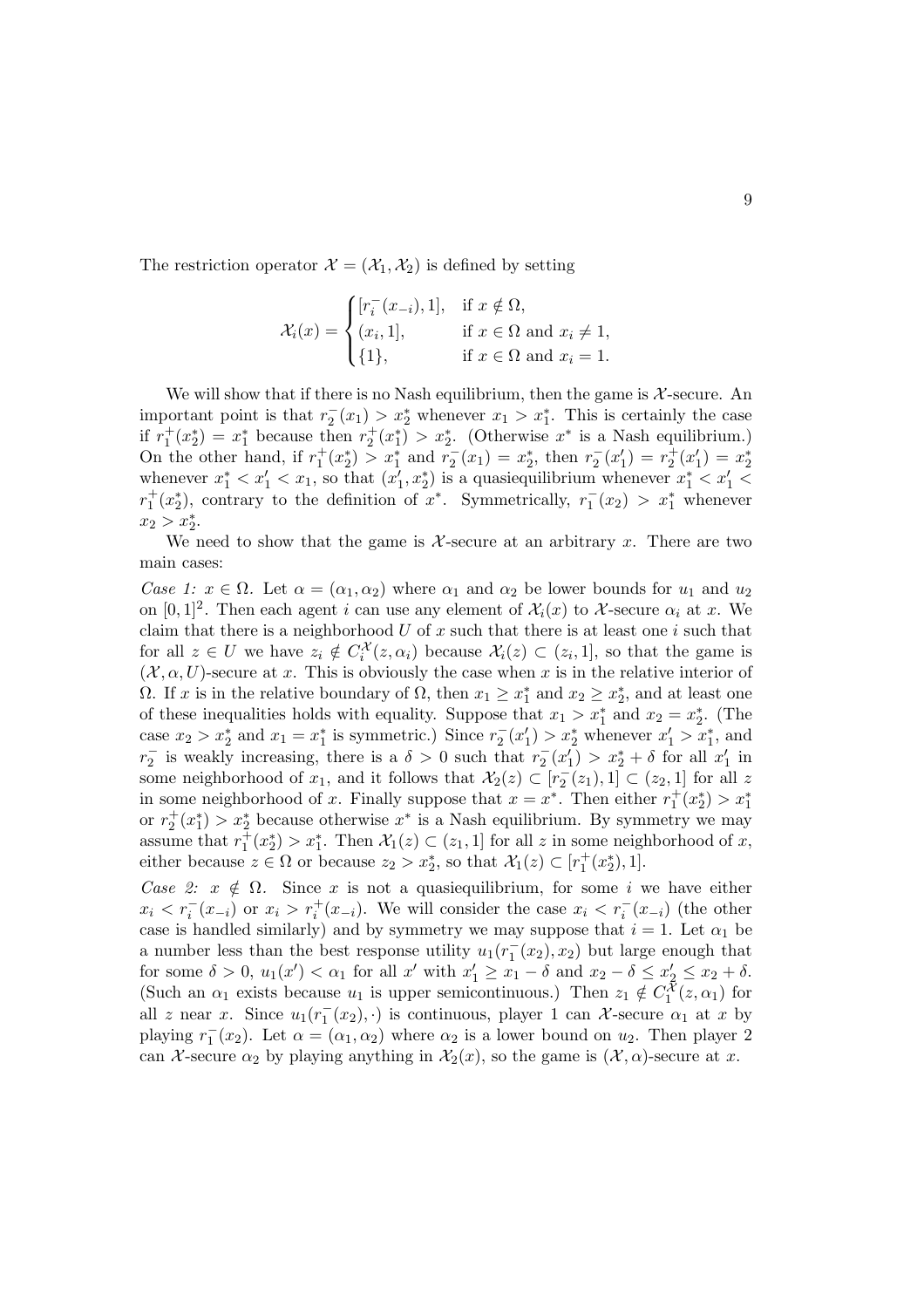## 5 The Proof of Theorem 3.3

It is not hard to show that the game is restrictionally secure when it has a Nash equilibrium, so we do this first. Recall that a topological space is *regular* if each point has a neighborhood base of closed sets. Topological vector spaces are regular topological spaces, even if they are not Hausdorff (e.g., Schaefer (1971, p. 16)). It is easy to see that any subspace of a regular space is regular, and that finite cartesian products of regular spaces are regular, so each  $X_i$ , each  $X_{-i}$ , and X are all regular. Suppose  $x^* \in X$  is a Nash equilibrium. For each i we define  $\mathcal{X}_i : X \to X_i$  by setting  $\mathcal{X}_i(x) = \{x_i^*\}.$  Consider an  $x \in X$  such that  $[x]$  does not contain a Nash equilibrium. Then  $x^* \notin [x]$ , and regularity implies that  $X \setminus [x]$  contains a closed neighborhood of  $x^*$  that is disjoint from [x], so  $x \notin [x^*]$ . Let U be any neighborhood of x that does not contain  $x^*$ . For each i let  $\alpha_i = \inf_{x' \in U} u_i(x_i^*, x'_{-i}),$  and let  $\alpha = (\alpha_1, \dots, \alpha_N)$ . Evidently each player i can X-secure  $\alpha_i$  at x. For each i and  $z \in U$  we have  $B_i^{\mathcal{X}}(z,\alpha_i) = C_i^{\mathcal{X}}(z,\alpha_i) = \{x_i^*\},$  so  $z_i \notin C_i^{\mathcal{X}}(z,\alpha_i)$ . We have shown that the game is  $\mathcal{X}$ -secure at x.

What this argument points to is that, in practice, the value of the result is not that it gives conditions that are necessary and sufficient. Rather, it is useful to the extent that one can find restriction operators that are easily shown to satisfy the hypotheses even though the existence of equilibrium would not otherwise be obvious.

In preparation for the main body of the argument we present three lemmas, the first of which is a fixed point theorem. Unlike Kakutani's fixed point theorem and its various infinite dimensional extensions, it holds in topological vector spaces that are neither Hausdorff nor locally convex.

Lemma 5.1. *Let* X *be a nonempty compact convex subset of a topological vector space* Y and let  $P: X \to X$  be a set valued mapping. If there is a finite closed cover  $G_1, \ldots, G_m$  of  $X$  such that  $\bigcap_{z \in G_j} P(z) \neq \emptyset$  for each  $j = 1, \ldots, m$ , then there exists  $x^* \in X$  such that  $x^* \in \text{con } P(x^*)$ .

*Proof.* For each  $j = 1, ..., m$  choose a  $y_j \in \bigcap_{z \in G_j} P(z)$ . Let  $H = \{ \omega \in \mathbb{R}^m :$  $\sum_j \omega_j = 1$ , and let  $\tilde{\pi}: H \to Y$  be the function  $\omega \mapsto \sum_j \omega_j y_j$ . Then  $\tilde{\pi}$  is continuous, because addition and scalar multiplication are continuous operations in any topological vector space. Let  $\tilde{J}$  be the image of  $\tilde{\pi}$ , let  $J$  be  $\tilde{J}$  endowed with the usual Euclidean topology (this is unambiguous because  $J$  is finite dimensional) and let  $\pi$  be  $\tilde{\pi}$  interpreted as a map from H to J. Then  $\pi$  is evidently an open mapping. For any open  $V \subset \tilde{J}$  the corresponding subset of  $J$  is  $\pi(\tilde{\pi}^{-1}(V))$ , which is open, so the identity map from J to  $\tilde{J}$  is continuous, which is to say that the topology of J is at least as fine as the topology of  $\tilde{J}$ .

Let  $\tilde{C}$  be the convex hull of  $y_1, \ldots, y_m$  endowed with the subspace topology inherited from  $\tilde{J}$ , and let C be  $\tilde{C}$  with the topology inherited from  $\tilde{J}$ . Each  $G_j \cap \tilde{C}$ is closed in  $\tilde{C}$ , so it is also closed in C. Define a correspondence  $Q: C \to C$  by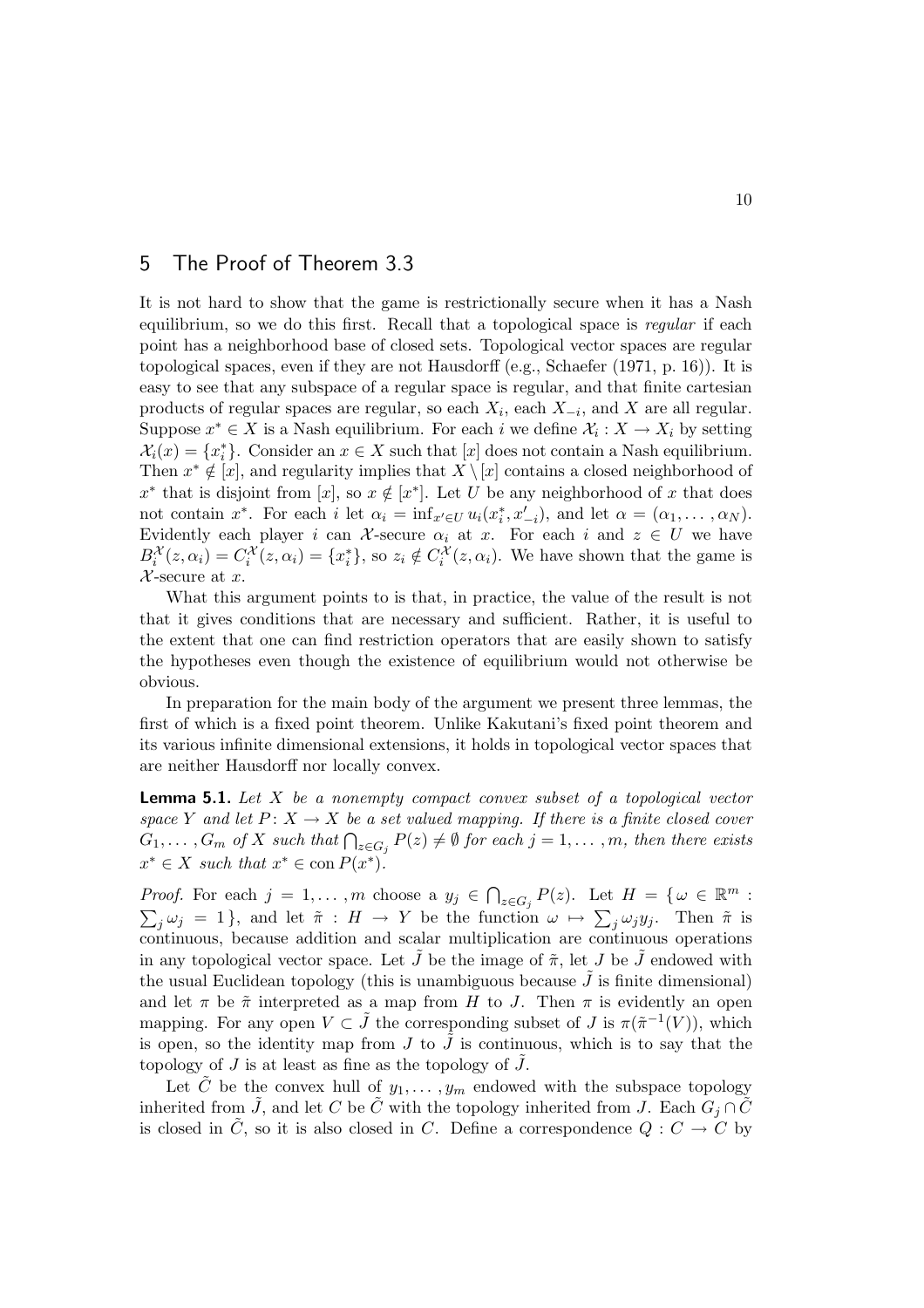setting  $Q(x) = \text{con} \{ y_j : x \in G_j \}$ ; this is nonempty because the  $G_j$  cover X, and of course it is compact. Since each  $G_j \cap C$  is closed, Q is upper semicontinuous, and applying Kakutani's fixed point theorem gives an  $x^*$  such that

$$
x^* \in Q(x^*) \subset \text{con}\left(\bigcup_{j:x^* \in G_j} \left(\bigcap_{x \in G_j} P(x)\right)\right) \subset \text{con } P(x^*).
$$

**Lemma 5.2.** *Suppose that*  $x \in X$ ,  $\alpha_1, \ldots, \alpha_\ell \in \mathbb{R}^N$ ,  $U_1, \ldots, U_\ell$  are neighborhoods *of* x<sub>*,*</sub> and, for each  $h = 1, \ldots, \ell$ , the game is  $(\mathcal{X}, \alpha_h, U_h)$ -secure at x. Let  $\alpha =$  $\max_{h=1}^{\ell} \alpha^h$  *and*  $U = \bigcap_{h=1}^{\ell} U^h$ . Then the game is  $(\mathcal{X}, \alpha, U)$ -secure at x.

*Proof.* For each h and  $z \in U_h$  there are closed sets  $F_h^1, \ldots, F_h^{J_h}$  whose union contains  $U_h$  such that for each i and j we have  $\bigcap_{z \in F_h^j} B_i^{\mathcal{X}}(z, \alpha_i^h) \neq \emptyset$ . This condition continues to hold with  $U_h$  replaced by U. It also continues to hold if  $F_h^1$  $h_1^1, \ldots, F_h^{J_h}$  is replaced by the collection  $G^1, \ldots, G^J$  of all nonempty intersections of the form  $F_1^{j_1} \cap \ldots \cap$  $F_{\ell}^{j_{\ell}}$ . Then  $\bigcap_{z \in G^{j}} B_{i}^{\mathcal{X}}(z, \alpha_{i}^{h}) \neq \emptyset$  for all  $i = 1, \ldots, N, j = 1, \ldots, J$ , and  $h =$ 1,...,  $\ell$ . For each i there is some h such that  $\alpha_i = \alpha_i^h$ , so for any j we actually have  $\bigcap_{z \in G^j} B_i^{\mathcal{X}}(z, \alpha_i) \neq \emptyset$ , so i can X-secure  $\alpha_i$  at x. i

For any  $z \in U$  there are h and i such that  $z_i \notin C_i^{\mathcal{X}}(z, \alpha_i^h)$ . Since  $\alpha_i \geq \alpha_i^h$ , this implies that  $z_i \notin C_i^{\mathcal{X}}(z, \alpha_i)$ .

**Lemma 5.3.** *If, for each*  $x \in X$ *, there is some*  $\alpha_x \in \mathbb{R}^N$  *such that the game is*  $(X, \alpha_x)$ -secure at x, then there is a function  $\psi: X \to \mathbb{R}^N$ , each of whose component  $functions \psi_i : X \to \mathbb{R}$  *is upper semicontinuous and takes on finitely many values, such that the game is*  $(X, \psi(x))$ *-secure at each*  $x \in X$ *.* 

*Proof.* For each  $x \in X$  there is an open neighborhood  $U_x \subset X$  such that the game is  $(\mathcal{X}, \alpha_x, U_x)$ -secure at x. Since X is regular, for each x there is a closed set  $F_x \subset U_x$ containing  $x$  in its interior, and since  $X$  is compact it is covered by the interiors of some finite subcollection, say  $F_{x_1}, \ldots, F_{x_m}$ . For each  $x \in X$  let

$$
\psi(x) = \max_{x \in F_{x_j}} \alpha_{x_j}.
$$

Then each component  $\psi_i: X \to \mathbb{R}$  of  $\psi$  is upper semicontinuous and finite valued. If  $x \in F_{x_j}$ , then  $x \in U_{x_j}$  and the game is  $(\mathcal{X}, \alpha_{x_j}, U_{x_j})$ -secure at x. By Lemma 5.2 there is a neighborhood U of x such that the game is  $(\mathcal{X}, \psi(x), U)$ -secure at x.

We now have the tools we need to complete the proof of our theorem. Aiming at a contradiction, suppose that  $G$  is restrictionally secure but has no Nash equilibrium, so that there is a restriction operator X such that G is X-secure at each  $x \in X$ . Lemma 5.3 gives a function  $\psi: X \to \mathbb{R}^N$ , each of whose component functions is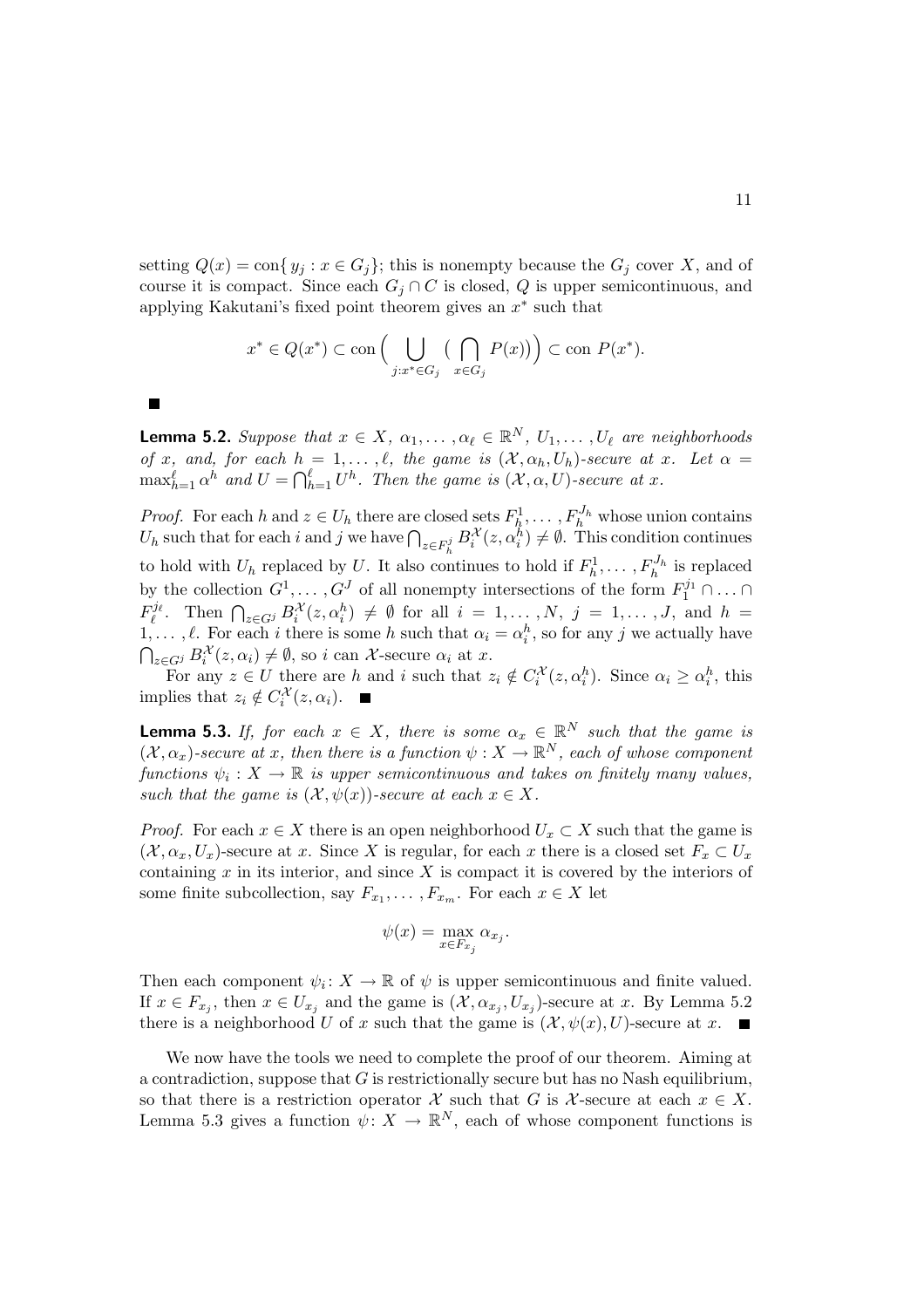#### BIBLIOGRAPHY 12

finite valued and upper semicontinuous, such that each x is  $(\mathcal{X}, \psi(x))$ -secure. For each *i* and *x* let  $P_i(x) = B_i^{\mathcal{X}}(x, \psi_i(x)).$ 

Consider a particular agent i. For each  $x \in X$  there is a neighborhood U of x and a finite collection of closed sets  $F_1, \ldots, F_m$  whose union contains U such that  $\bigcap_{z \in F_j} B_i^{\mathcal{X}}(z, \psi_i(x)) \neq \emptyset$  for each j. Since X is regular, we can replace U with a smaller closed neighborhood K, and in fact (because  $\psi_i$  is upper semicontinuous and finite valued) we can choose K small enough that  $\psi_i(z) \leq \psi_i(x)$  for all  $z \in K$ . Replacing each  $F_j$  with  $F_j \cap K$ , we then have

$$
\bigcap_{z \in F_j} P_i(z) = \bigcap_{z \in F_j} B_i^{\mathcal{X}}(z, \psi_i(z)) \supseteq \bigcap_{z \in F_j} B_i^{\mathcal{X}}(z, \psi_i(x)) \neq \emptyset.
$$

Since X is compact, it has a finite cover  $F^{i_1}, \ldots, F^{ik_i}$  where, for each  $j = 1, \ldots, k_i$ ,  $F^{ij}$  is a neighborhood of a point  $x^{ij} \in X$  such that the description above is satisfied.

For each x let  $P(x) = P_1(x) \times \cdots \times P_N(x)$ . If  $G_1, \ldots, G_m$  are the nonempty intersections of the form  $F^{1j_1} \cap ... \cap F^{Nj_N}$ , then  $\bigcap_{z \in G_h} P(z) \neq \emptyset$  for each  $h =$ 1,..., m. Thus the hypotheses of Lemma 5.1 are satisfied by  $P: X \to X$ , so there is an  $x^* \in X$  satisfying  $x^* \in \text{con } P(x^*)$ , which is to say that  $x_i^* \in C_i^{\mathcal{X}}(x^*, \psi_i(x^*))$ for all *i*. But the game is X-secure at  $x^*$  for  $\psi(x^*)$ , so for some *i* we have  $x_i^* \notin$  $C_i^{\mathcal{X}}(x^*, \psi_i(x^*))$ . This contradiction completes the proof.

## Bibliography

- A. Bagh and A. Jofre. Reciprocal upper semicontinuity and better reply secure games: a comment. *Econometrica*, 74:1715–1721, 2006.
- P. Barelli and I. Soza. On the existence of Nash equilibria in discontinuous and qualitative games. Working paper, University of Rochester, 2009.
- P. Bich. A constructive and elementary proof of Reny's theorem. Working paper, Centre d'Economie de la Sorbonne, 2006.
- P. Bich. An extension of Reny's theorem without quasiconcavity. Working paper, Centre d'Economie de la Sorbonne, 2008.
- G. Carmona. An existence result for discontinuous games. Working paper, Universidade Nova de Lisboa, 2008.
- L. de Castro. Equilibria existence in regular discontinuous games. Working paper, University of Illinois Urbana-Champagne, 2009.
- N.S. Kukushkin. A fixed-point theorem for decreasing mappings. *Economics Letters*, 46:23–26, 1994.